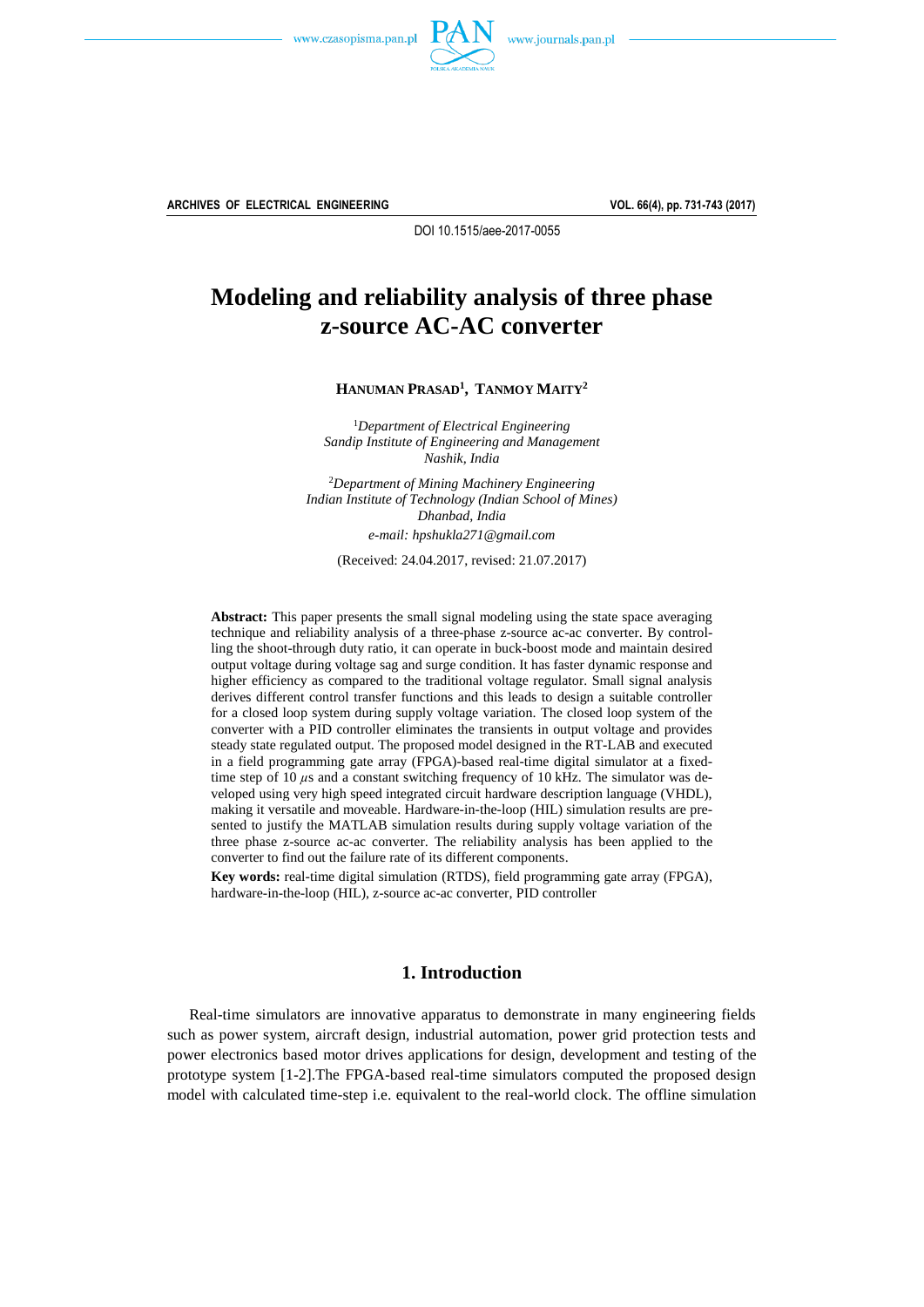



732 *H. Prasad, T. Maity* Arch. Elect. Eng.

software such as EMTP, PSIM, MATLAB/Simulink and PSCAD executed the model with a variable step solver and execution time depends on different parameters such as complexity of the system, RAM, processor speed and an operating system etc. It cannot interface the actual hardware while this is possible in a real-time simulator. RT-LAB is fully incorporated with MATLAB/Simulink and generated the hardware description languages (HDL) code automatically without any hand written code in Xilinx System Generator (XSG). The FPGAbased real-time simulator has been developed as a primary movement for HIL applications, which executed the proposed model in real-time embedded control with designated time value for power electronics applications [35]. It provides a reliable, effective and non-destructive method in the design, development, and testing of the prototype system. In this technique, a virtual plant executed in the simulator and a hardware prototype controller plant interface with the simulator. The host computer and target (RTDS) are communicated with an Ethernet cable. The proposed real-time HIL test approach is applied in a three phase z-source ac-ac converter during voltage sag and surge condition.

A z-source converter especially as an inverter [6] is a popular topology nowadays. It consists of an impedance network between a DC power source and the main converter bridge circuit. The z-source inverter removes the constraint of the traditional voltage source and current source inverter. By controlling the shoot-through duty ratio, it can operate in buckboost mode. In the case of ac-ac conversion, the z-source topology is proposed for a single phase application [7-8]. Three phase z-source ac-ac converters are also proposed [9-11] employing three inductors, three capacitors, six bi-directional switches etc. This is a single stage buck-boost switching voltage regulator which enhances system efficiency and reduces cost of the system. The impedance network stores or releases energy accordingly to drive the circuit as a perfect regulator. A traditional three phase ac-ac voltage regulator is operated at lower efficiency as compared to a z-source ac-ac converter. By controlling the shoot-through duty ratio, a single phase z-source ac-ac converter can produce regulated output voltage during voltage sag and surge [12].

A small signal models of a PWM converter are normally followed by state space averaging [13] and circuit averaging [14] techniques. The state space averaging technique may be applied to the three phase z-source converter associated with the averaging of the state equations during shoot-through and non-shoot-through switching states. Circuit averaging is achieved by the switching component waveform. The state space averaging technique approach has a number of advantages over the circuit averaging technique like compact representation of equations, ability to obtain more transfer functions etc. The small signal analysis of the converter adds steady state values with consideration of mathematical perturbation. The small signal and signal-flow-graph modeling of a switched z-source inverter impedance network is discussed in [15]. The stability analysis of a control transfer function indicates the system's stability. The non-minimum phase transfer function increases system robustness. The RHP zero may not be shifted to the left side by adjusting z-network parameters but it increases system losses and the settling time. The transient modeling and analysis of a PWM z-source inverter is discussed in [1617] which focuses on the transient analysis of the dc and ac side of the converter. The dc analysis is based on small signal and signal flow graph of the impedance network and the ac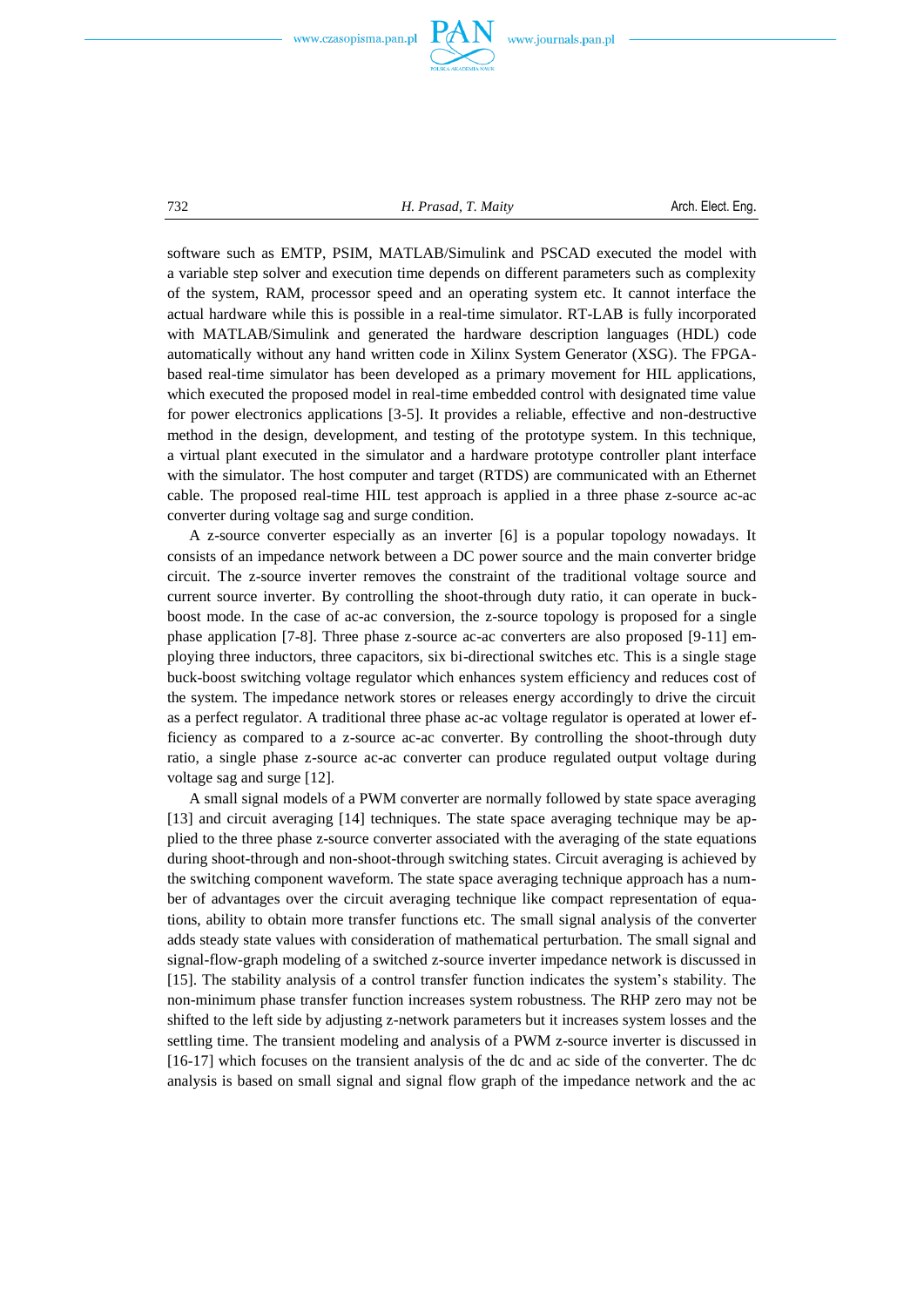

side analysis gives space analysis representation of the inverter output voltage. Again, three phase circuit modeling through abc to dq transformation eliminates time varying nature of transformation that gives accurate and reliable modeling of a converter [18-19]. It derives more efficient and effective control transfer functions. The paper [20] discussed the steady state analysis and derived the transfer function for both ideal and non-ideal PWM z-source DC-DC converters.

Power Electronics semiconductor devices are more complicated to design as a system component. The probability of the system is the operating time period of the system components. The reliability analysis of parallel components is defined as one component operates through the whole time period from beginning to ending, such type of system is called perfect reliable. The paper [21] focuses on the general reliability of the parallel components in the form of reliability function and literature [22] discussed the reliability analysis and optimization of the integrated circuit. The integrated devices reduce the leakage current of semiconductor switching devices for a long time period. A large scale technology increases the complexity and losses in the system. The reliability of an individual component is discussed in a military hand book and few publications [23-24]. More reliability is required for specific application such as military aircraft, space etc. The reliability concerns the failure of component, mechanism and effect analysis of different components under different operating condition. The converter operating under a closed loop condition is affected by any variation in one component; the other components are also affected by this variation. In the proposed work, calculation of time varied reliability of the converter with respect of system component of the circuit is performed. Reliability of individual component and its mean time-to failure are derived for the three phase z-source ac-ac converter.

The circuit topology of the three phase z-source ac-ac converter is shown in Fig. 1. There are two switching states in this converter circuit. In the non-shoot through state the bi-directional switches S1, S2, S3 are turned on all together and S4, S5, S6 are turned off all together and the corresponding equivalent circuit is shown in Fig. 2. The ac source charges the z-network capacitors as well as energy is transferred to the load by the inductor. The operating interval of the converter in this state is  $(1 - D)$  *T*, where *D* is the duty ratio of switch S4, S5, S6 and  $T$  is the switching cycle. During the shoot-through state the bi-directional switches  $S1$ ,  $S2$ and S3 are turned off and S4, S5, and S6 are turned on and the operating time interval is *DT* as shown in Fig. 3.



Fig. 1. Equivalent circuit of the three phase ac-ac circuit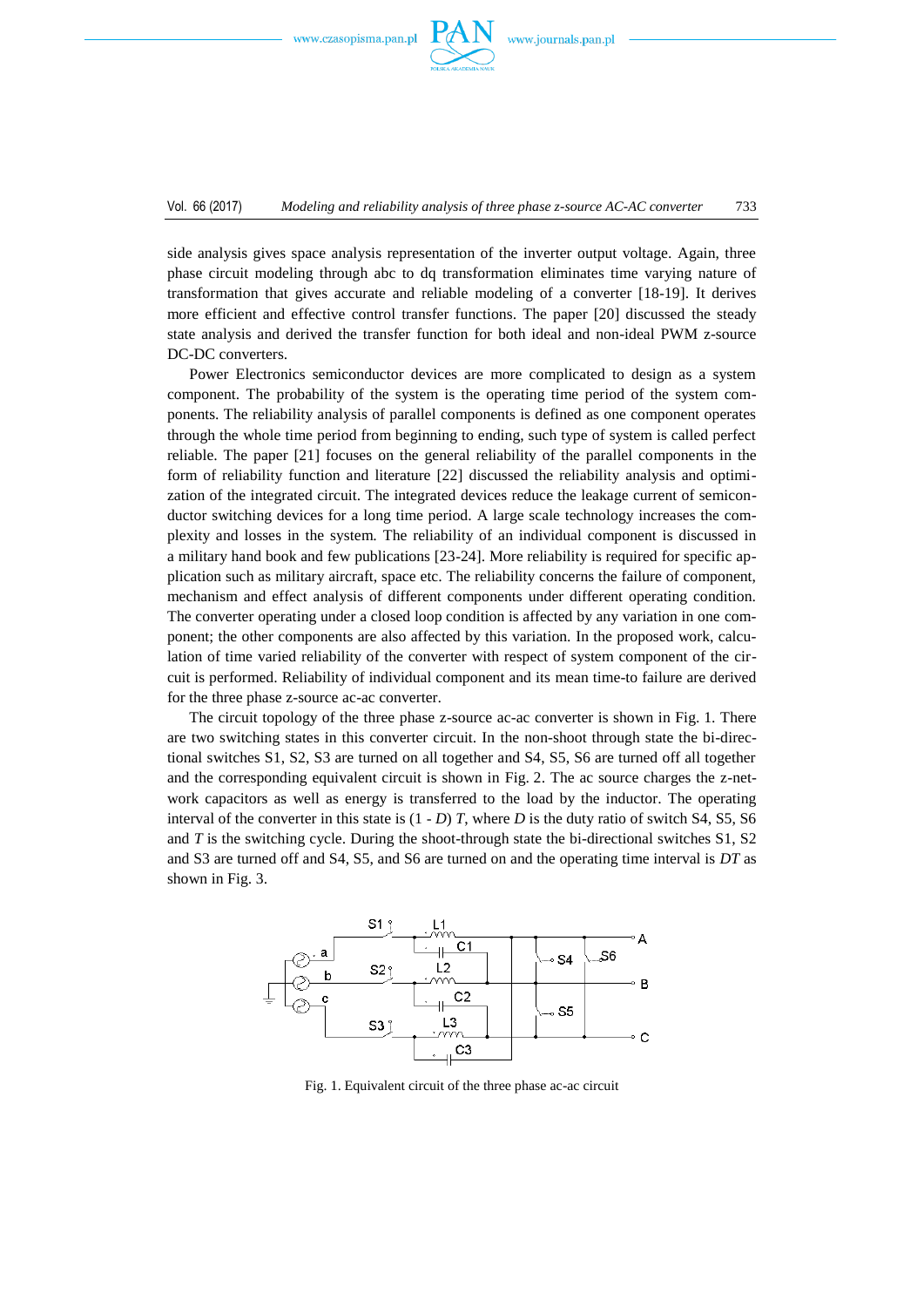



734 *H. Prasad, T. Maity* Arch. Elect. Eng.



Fig. 2. Non-shoot through state of the three phase ac-ac circuit



Fig. 3. Shoot-through equivalent circuit of the three phase ac-ac circuit

Here the electrostatic energy of the capacitor is stored in the inductor which is utilized to boost the output voltage during the non-shoot through state. The topology helps to operate the converter in the boost mode when *D* is below 0.5 and in the buck mode when *D* is set above 0.5. The maximum gain of the converter achievable is 1.15.

## **2. Small signal modeling**

Small signal analysis is a linearization of the nonlinear devices. Some assumptions have been taken for small signal analysis. These are:

- 1)A converter is operating in continuous conduction mode.
- 2)All semiconductor devices i.e. IGBT and a diode are operated as an ideal switch and lossless.
- 3)The passive component such as a resistor, inductor and capacitor are linear, time invariant and frequency independent.
- 4)Natural time constant of the converter is more than one switching time period.

Small signal analysis by a state space averaging technique is used to present the state equation of switching states. The three phase z-source ac-ac converter has six energy storage elements i.e. three capacitors and three inductors. Hence the three phase z-source converter system has six state variables.

Now, assuming input line voltages as  $V_{ab}$ ,  $V_{bc}$ ,  $V_{ca}$  output voltages as  $V_{o1}$ ,  $V_{o2}$ ,  $V_{o3}$  current through inductors  $L_1$ ,  $L_2$  and  $L_3$  as  $I_{L_1}$ ,  $I_{L_2}$  and  $I_{L_3}$  respectively, voltage across capacitors  $C_1$ ,  $C_2$ and  $C_3$  as  $V_{C_1}$ ,  $V_{C_2}$  and  $V_{C_3}$  respectively, output current per phase as  $I_{o1}$ ,  $I_{o2}$  and  $I_{o3}$  and input current per phase as  $i_a$ ,  $i_b$  and  $i_c$ .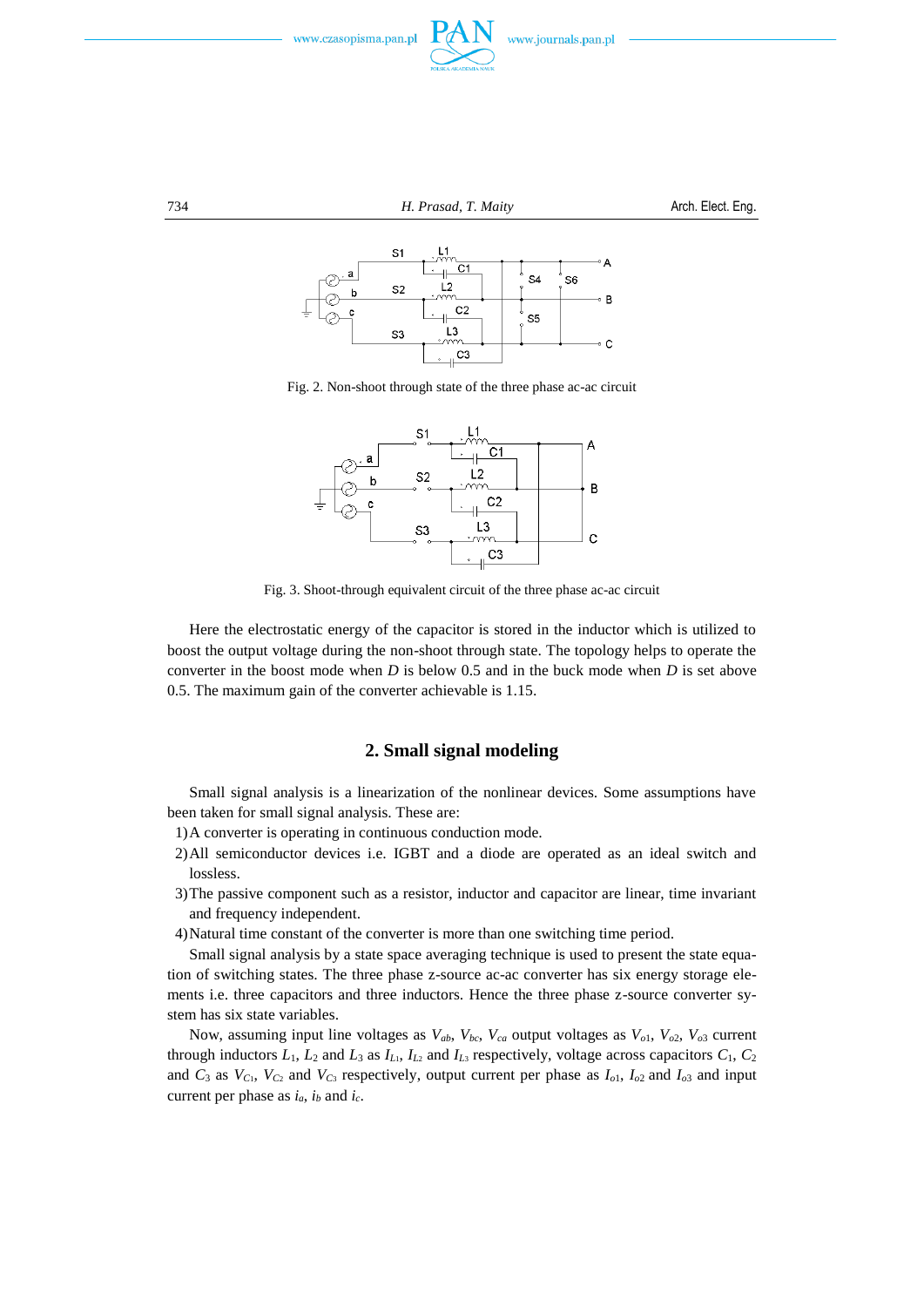



Also, considering the order of the system  $= 6$ , states of the system

$$
x = \begin{bmatrix} i_{L_1} \\ i_{L_2} \\ i_{L_3} \\ V_{C_1} \\ V_{C_2} \\ V_{C_3} \end{bmatrix}
$$
, input of the system  $u = \begin{bmatrix} V_{ab} \\ V_{bc} \\ V_{ca} \\ I_{o1} \\ I_{o2} \\ I_{o3} \end{bmatrix}$ , output of the system  $y = \begin{bmatrix} V_{ab} \\ V_{ba} \\ V_{ba} \\ i_a \\ i_b \\ i_c \end{bmatrix}$ 

The state equation during the non-shoot through state referring to Fig. 2 becomes:

$$
\begin{bmatrix}\ni_{L_1} \\
i_{L_2} \\
i_{L_3} \\
i_{L_4} \\
i_{L_5} \\
i_{L_6} \\
i_{L_7} \\
i_{L_8}\n\end{bmatrix} = \begin{bmatrix}\n0 & 0 & 0 & 0 & 0 & \frac{1}{L_1} \\
0 & 0 & 0 & \frac{1}{L_2} & 0 & 0 \\
0 & 0 & 0 & \frac{1}{L_3} & 0 & 0 \\
0 & 0 & 0 & 0 & \frac{1}{L_3} & 0 \\
0 & -\frac{1}{C_1} & 0 & 0 & 0 & 0 \\
0 & 0 & -\frac{1}{C_2} & 0 & 0 & 0\n\end{bmatrix} \begin{bmatrix}\ni_{L_1} \\
i_{L_2} \\
i_{L_3} \\
i_{L_4} \\
i_{L_5} \\
i_{L_6}\n\end{bmatrix} + \begin{bmatrix}\n0 & 0 & -\frac{1}{L_1} & 0 & 0 & 0 & 0 \\
0 & -\frac{1}{L_3} & 0 & 0 & 0 & 0 \\
0 & 0 & 0 & 0 & \frac{1}{C_1} & 0 \\
0 & 0 & 0 & 0 & \frac{1}{C_1} & 0 \\
0 & 0 & 0 & 0 & \frac{1}{C_2} & \frac{1}{C_2} \\
0 & 0 & 0 & 0 & \frac{1}{C_3} & 0\n\end{bmatrix} \begin{bmatrix}\nv_{L_1} \\
i_{L_2} \\
i_{L_3} \\
i_{L_4} \\
i_{L_5} \\
i_{L_6}\n\end{bmatrix}
$$

Similarly for the shoot through state, the Fig. 3 gives the state equation

$$
\begin{bmatrix}\ni_{L_1} \\
i_{L_2} \\
i_{L_3} \\
i_{L_4} \\
i_{L_5} \\
i_{C_6}\n\end{bmatrix} =\n\begin{bmatrix}\n0 & 0 & 0 & \frac{1}{L_1} & 0 & 0 \\
0 & 0 & 0 & 0 & \frac{1}{L_2} & 0 \\
0 & 0 & 0 & 0 & 0 & \frac{1}{L_3} \\
-\frac{1}{C_1} & 0 & 0 & 0 & 0 & 0 \\
0 & -\frac{1}{C_2} & 0 & 0 & 0 & 0 \\
0 & 0 & -\frac{1}{C_3} & 0 & 0 & 0\n\end{bmatrix}\n\begin{bmatrix}\ni_{L_1} \\
i_{L_2} \\
i_{L_3} \\
i_{C_1} \\
i_{C_2} \\
i_{C_3}\n\end{bmatrix} +\n\begin{bmatrix}\nV_{ab} \\
V_{bc} \\
i_{C_1} \\
i_{C_2} \\
i_{C_3}\n\end{bmatrix}.
$$
\n(2)

Equations (1) and (2) are converted into the *d*-*q* co-ordinate system for proper analysis. Equal values of inductance and capacitance are chosen for the circuit simplicity like  $L_1 = L_2 = L_3 = L$ ,  $C_1 = C_2 = C_3 = C$ , and was supply frequency.

After the *d*-*q* transformation, the state equation during the non-shoot through state becomes: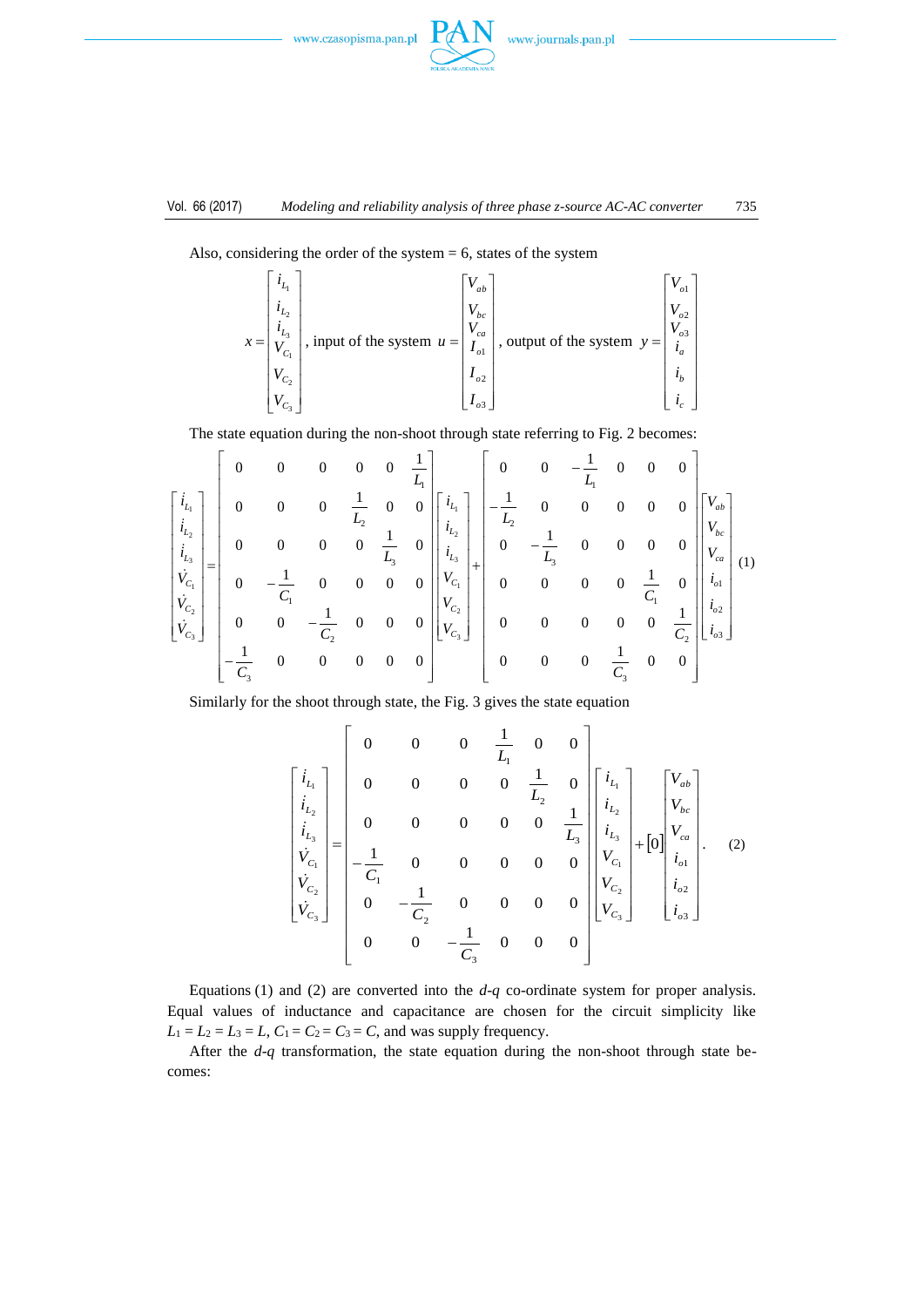





$$
\begin{bmatrix}\ni_{Ld} \\
i_{Ld} \\
i_{Lq} \\
i_{Lq} \\
i_{Cd} \\
i_{Cc_{o}}\n\end{bmatrix}\n\begin{bmatrix}\n0 & w & 0 & -\frac{1}{2L} & -\frac{\sqrt{3}}{2L} & 0 \\
-w & 0 & 0 & \frac{\sqrt{3}}{2L} & -\frac{1}{2L} & 0 \\
0 & 0 & 0 & 0 & 0 & \frac{1}{L} \\
\frac{1}{2C} & -\frac{\sqrt{3}}{2C} & 0 & 0 & w & 0 \\
0 & 0 & -w & 0 & 0 & 0 \\
0 & 0 & -w & 0 & 0 & 0\n\end{bmatrix}\n\begin{bmatrix}\ni_{Ld} \\
i_{Ld} \\
i_{Ls} \\
i_{Ls} \\
i_{Cd} \\
i_{Cd} \\
i_{Cc_{o}}\n\end{bmatrix} + \n\begin{bmatrix}\n\frac{1}{2L} & \frac{\sqrt{3}}{2L} & 0 & 0 & 0 & 0 \\
-\frac{\sqrt{3}}{2L} & \frac{1}{2L} & 0 & 0 & 0 & 0 \\
0 & 0 & -\frac{1}{L} & 0 & 0 & 0 \\
0 & 0 & 0 & -\frac{1}{2C} & \frac{\sqrt{3}}{2C} & 0 \\
0 & 0 & 0 & -\frac{\sqrt{3}}{2C} & -\frac{1}{2C} & 0 \\
0 & 0 & 0 & 0 & \frac{\sqrt{3}}{2C} & -\frac{1}{2C} & 0 \\
0 & 0 & 0 & 0 & 0 & \frac{1}{C}\n\end{bmatrix}\n\begin{bmatrix}\nv_{ld} \\
i_{Ld} \\
i_{Ld} \\
i_{Q} \\
i_{Q} \\
i_{Q}\n\end{bmatrix}
$$

Similarly, after the *d*-*q* transformation, state equation in the shoot through state becomes:

$$
\begin{bmatrix} i_{Ld} \\ i_{Lq} \\ i_{Lq} \\ i_{Lq} \\ \dot{V}_{Cd} \\ \dot{V}_{Cq} \\ \dot{V}_{Cq} \\ \dot{V}_{Cq} \\ 0 & 0 & -\frac{1}{C} & 0 & 0 & 0 \end{bmatrix} \begin{bmatrix} 1 & 0 & 0 \\ 1 & 0 & 0 \\ 0 & 0 & 0 & 0 \\ 0 & 0 & 0 & 0 \\ 0 & 0 & 0 & 0 \\ 0 & 0 & 0 & 0 \\ 0 & 0 & 0 & 0 \end{bmatrix} \begin{bmatrix} i_{Ld} \\ i_{Lq} \\ i_{Lq} \\ i_{Lq} \\ V_{Cd} \\ V_{Cd} \\ V_{Cq} \\ V_{Cq} \\ V_{Cq} \\ V_{Cq} \\ V_{Cq} \\ V_{Cq} \\ V_{Cq} \\ V_{Cq} \\ V_{cq} \\ V_{cq} \\ V_{cq} \\ V_{cq} \\ V_{cq} \\ V_{cq} \\ V_{cq} \\ V_{cq} \\ V_{cq} \\ V_{cq} \\ V_{cq} \\ V_{cq} \\ V_{cq} \\ V_{cq} \\ V_{cq} \\ V_{cq} \\ V_{cq} \\ V_{cq} \\ V_{cq} \\ V_{cq} \\ V_{cq} \\ V_{cq} \\ V_{cq} \\ V_{cq} \\ V_{cq} \\ V_{cq} \\ V_{cq} \\ V_{cq} \\ V_{cq} \\ V_{cq} \\ V_{cq} \\ V_{cq} \\ V_{cq} \\ V_{cq} \\ V_{cq} \\ V_{cq} \\ V_{cq} \\ V_{cq} \\ V_{cq} \\ V_{cq} \\ V_{cq} \\ V_{cq} \\ V_{cq} \\ V_{cq} \\ V_{cq} \\ V_{cq} \\ V_{cq} \\ V_{cq} \\ V_{cq} \\ V_{cq} \\ V_{cq} \\ V_{cq} \\ V_{cq} \\ V_{cq} \\ V_{cq} \\ V_{cq} \\ V_{cq} \\ V_{cq} \\ V_{cq} \\ V_{cq} \\ V_{cq} \\ V_{cq} \\ V_{cq} \\ V_{cq} \\ V_{cq} \\ V_{cq} \\ V_{cq} \\ V_{cq} \\ V_{cq} \\ V_{cq} \\ V_{cq} \\ V_{cq} \\ V_{cq} \\ V_{cq} \\ V_{cq} \\ V_{cq} \\ V_{cq} \\ V_{cq} \\ V_{cq} \\ V_{cq} \\ V_{cq} \\
$$

Applying perturbation in the signals like:

$$
v_{abc} = Vabc + \hat{V}_{abc},
$$
  
\n
$$
i_{abc} = Iabc + \hat{i}_{abc},
$$
  
\n
$$
i_{L_1L_2L_3} = I_{L_1L_2L_3} + \hat{i}_{L_1L_2L_3},
$$
  
\n
$$
v_{C_1C_2C_3} = V_{C_1C_2C_3} + \hat{V}_{C_1C_2C_3},
$$
  
\n
$$
v_{olo2o3} = V_{olo2o3} + \hat{V}_{olo2o3},
$$
  
\n
$$
i_{olo2o3} = I_{olo2o3} + \hat{i}_{olo2o3},
$$
  
\n
$$
d = D + \hat{d},
$$

where *Vabc*, *Iabc*,  $I_{L_1L_2L_3}$ ,  $V_{C_1C_2C_3}$ ,  $V_{o1o2o3}$ ,  $I_{o1o2o3}$ , *D* are the steady state values and  $\hat{V}_{abc}$  $, \hat{i}_{abc},$ where  $, V_{C_1C_2C_3}$  $\tilde{=}$  $,\hat{V}_{\text{ol}}\text{,}$  $\frac{I_{L_1L_2L_3}}{\hat{i}_{o1o2o3}}, \frac{V_{C_1}}{\hat{d}}$  $\frac{c_1}{c_2}$ are corresponding small signal values.

Hence, we obtain the state space averaging equation as (5).

736 *H. Prasad, T. Maity* Arch. Elect. Eng. L.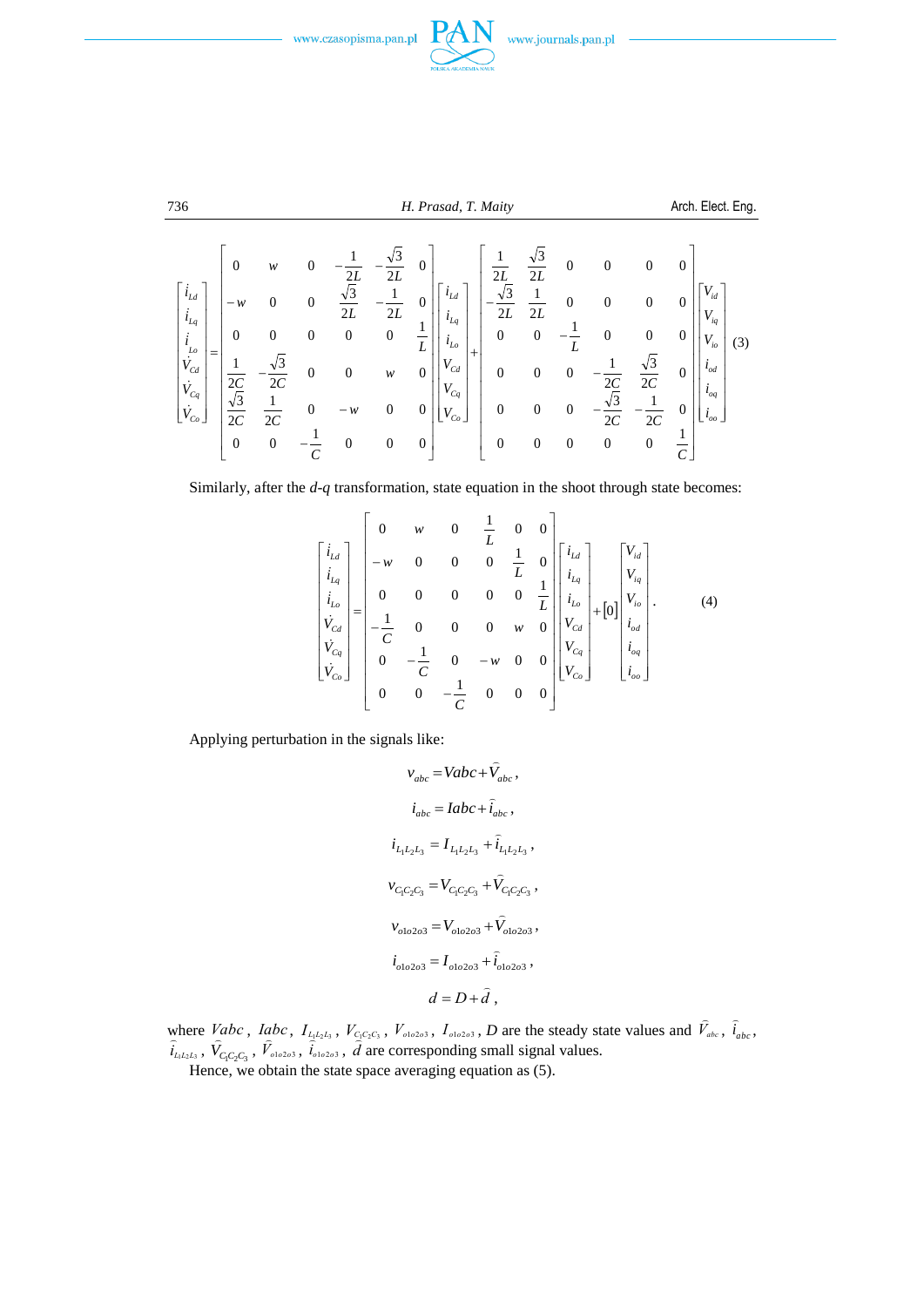



$$
\begin{bmatrix}\ni_{ld} \\
i_{ld} \\
i_{lq} \\
i_{lq} \\
i_{lq} \\
i_{lq} \\
i_{lq} \\
i_{lq} \\
i_{lq} \\
i_{lq} \\
i_{lq} \\
i_{lq} \\
i_{lq} \\
i_{lq} \\
i_{lq} \\
i_{lq} \\
i_{lq} \\
i_{lq} \\
i_{lq} \\
i_{lq} \\
i_{lq} \\
i_{lq} \\
i_{lq} \\
i_{lq} \\
i_{lq} \\
i_{lq} \\
i_{lq} \\
i_{lq} \\
i_{lq} \\
i_{lq} \\
i_{lq} \\
i_{lq} \\
i_{lq} \\
i_{lq} \\
i_{lq} \\
i_{lq} \\
i_{lq} \\
i_{lq} \\
i_{lq} \\
i_{lq} \\
i_{lq} \\
i_{lq} \\
i_{lq} \\
i_{lq} \\
i_{lq} \\
i_{lq} \\
i_{lq} \\
i_{lq} \\
i_{lq} \\
i_{lq} \\
i_{lq} \\
i_{lq} \\
i_{lq} \\
i_{lq} \\
i_{lq} \\
i_{lq} \\
i_{lq} \\
i_{lq} \\
i_{lq} \\
i_{lq} \\
i_{lq} \\
i_{lq} \\
i_{lq} \\
i_{lq} \\
i_{lq} \\
i_{lq} \\
i_{lq} \\
i_{lq} \\
i_{lq} \\
i_{lq} \\
i_{lq} \\
i_{lq} \\
i_{lq} \\
i_{lq} \\
i_{lq} \\
i_{lq} \\
i_{lq} \\
i_{lq} \\
i_{lq} \\
i_{lq} \\
i_{lq} \\
i_{lq} \\
i_{lq} \\
i_{lq} \\
i_{lq} \\
i_{lq} \\
i_{lq} \\
i_{lq} \\
i_{lq} \\
i_{lq} \\
i_{lq} \\
i_{lq} \\
i_{lq} \\
i_{lq} \\
i_{lq} \\
i_{lq} \\
i_{lq} \\
i_{lq} \\
i_{lq} \\
i_{lq} \\
i_{lq} \\
i_{lq} \\
i_{lq} \\
i_{lq} \\
i_{lq} \\
i_{lq} \\
i_{lq} \\
i_{lq} \\
i_{lq} \\
i_{lq} \\
i_{lq} \\
i_{lq} \\
i_{lq} \\
i_{lq} \\
i_{lq} \\
i_{lq} \\
i_{lq} \\
i_{lq} \\
i_{lq} \\
i_{lq} \\
i_{lq} \\
i_{lq} \\
i_{lq} \\
i_{lq} \\
i_{lq} \\
i_{lq} \\
$$

The output equation is obtained as:

$$
\begin{bmatrix}\n\hat{V}_{o1} \\
\hat{V}_{o2} \\
\hat{V}_{o3} \\
\hat{V}_{o3} \\
\hat{i}_a \\
\hat{i}_b\n\end{bmatrix} = \begin{bmatrix}\n0 & 0 & 0 & (1-D) & 0 & (D-1) \\
0 & 0 & (D-1) & (1-D) & 0 \\
0 & 0 & 0 & (D-1) & (1-D) & 0 \\
(1-D) & (D-1) & 0 & 0 & 0 & 0 \\
(1-D) & (D-1) & 0 & 0 & 0 & 0 \\
(1-D) & (D-1) & 0 & 0 & 0 & 0\n\end{bmatrix} \begin{bmatrix}\n\hat{i}_1 \\
\hat{i}_2 \\
\hat{i}_3 \\
\hat{i}_4 \\
\hat{i}_5 \\
\hat{i}_6\n\end{bmatrix} + \begin{bmatrix}\n0 & 0 & (1-D) & (D-1) & 0 & 0 & 0 \\
(1-D) & (D-1) & 0 & 0 & 0 & 0 \\
(1-D) & 0 & (1-D) & 0 & 0 & 0 \\
(1-D) & 0 & 0 & 0 & 0 & (V_{C_1} - V_{C_3} + V_{ca}) \\
(1-D) & 0 & 0 & 0 & 0 & (V_{C_2} - V_{C_1} + V_{ab}) \\
0 & (1-D) & 0 & 0 & 0 & (V_{C_3} - V_{C_2} + V_{bc}) \\
0 & 0 & 0 & 0 & (1-D) & 0 & (I_{L_2} - I_{L_1} - I_{a2}) \\
0 & 0 & 0 & 0 & (1-D) & 0 & (I_{L_3} - I_{L_2} - I_{a3}) \\
0 & 0 & 0 & (1-D) & 0 & 0 & (I_{L_1} - I_{L_3} - I_{a1})\n\end{bmatrix} \begin{bmatrix}\n\hat{i}_1 \\
\hat{i}_2 \\
\hat{i}_3 \\
\hat{i}_4 \\
\hat{i}_5 \\
\hat{i}_6 \\
\hat{i}_7 \\
\hat{i}_8 \\
\hat{i}_9 \\
\hat{i}_1 \\
\hat{i}_2 \\
\hat{i}_3 \\
\hat{i}_4 \\
\hat{i}_5 \\
\hat{i}_6 \\
\hat{i}_7 \\
\hat{i}_8 \\
\hat{i}_9 \\
\hat{i}_1 \\
\hat{i}_2 \\
\hat{i}_3 \\
\hat{i}_4 \\
\hat{i}_5 \\
\hat{i}_6 \\
\hat{i}_7 \\
\hat{i}_8 \\
\hat{i}_9 \\
\hat{i}_1 \\
\hat{i}_2 \\
\hat{i}_3 \\
\hat
$$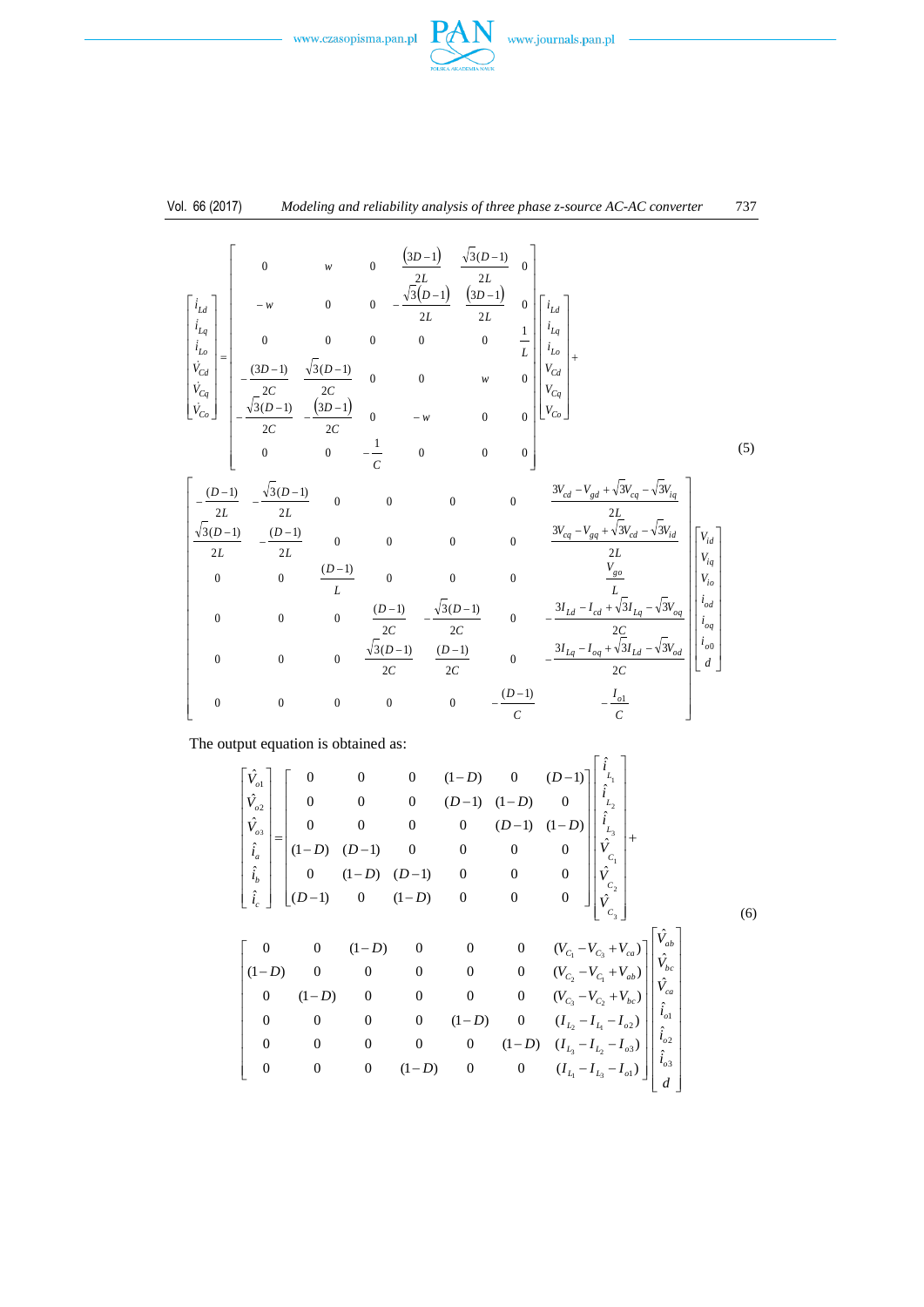

738 *H. Prasad, T. Maity* Arch. Elect. Eng.

Following parameters and steady state quantities are considered for deriving transfer function:

*D* = 0.33, *C* = 600 *µ*F, *C* = 10 *µ*F, *f* = 50 Hz, *ILd* = 0 A, *ILq* = 7.07 A, *ILo* = 0 A, *VCd* = 0 V,  $V_{Cq}$  = 677.178 V,  $V_{C0}$  = 0 V,  $V_{id}$  = 0 V,  $V_{iq}$  = 586.81 V,  $V_{io}$  = 0 V,  $I_{od}$  = 0 A,  $I_{oq}$  = 0 A,  $I_{o0}$  = 0 A.

We can find out transfer functions with respect to desired input with help of Equations (5) and (6).

The *d*-axis inductor current to control the transfer function:

$$
\frac{\hat{i}_{Ld}^{(s)}}{\hat{d}(s)} = \frac{2.08 \times 10^{31} s^3 + 1.222 \times 10^{36} s^2 + 1.176 \times 10^{40} s + 6.179 \times 10^{44}}{1.594 \times 10^{26} s^4 + 1.79 \times 10^{35} s^2 - 1.945 \times 10^{20} s + 5.019 \times 10^{43}}.
$$
 (7)

The *q*-axis inductor current to control the transfer function:

$$
\frac{\hat{i}_{Lq}(s)}{\hat{d}(s)} = \frac{1.92 \times 10^{32} s^3 + 1.295 \times 10^{35} s^2 + 1.07 \times 10^{41} s + 7.997 \times 10^{43}}{1.594 \times 10^{26} s^4 + 1.79 \times 10^{35} s^2 - 1.945 \times 10^{26} s + 5.019 \times 10^{43}}.
$$
 (8)

Similarly, *d*-axis capacitor voltage to control the transfer function:

$$
\frac{\hat{v}_{Cd}(s)}{\hat{d}(s)} = \frac{1.303 \times 10^{32} s^3 - 1.117 \times 10^{38} s^2 + 8.13 \times 10^{40} s - 6.222 \times 10^{46}}{1.594 \times 10^{26} s^4 + 1.79 \times 10^{35} s^2 - 1.945 \times 10^{20} s + 5.019 \times 10^{43}}.
$$
 (9)

The *q*-axis capacitor voltage to control the transfer function:

$$
\frac{\hat{v}_{Cq}(s)}{\hat{d}(s)} = \frac{-1.203 \times 10^{33} s^3 + 1.299 \times 10^{37} s^2 - 6.049 \times 10^{41} s + 7.331 \times 10^{45}}{1.594 \times 10^{26} s^4 + 1.79 \times 10^{35} s^2 - 1.945 \times 10^{20} s + 5.019 \times 10^{43}}
$$
\n(10)

#### **3. Reliability analysis**

Reliability describes the ability of any system or component to work under some specified conditions for specified time periods. The analysis has been done to check the reliability of three phase z-source converters and individual components based on specified reliability data [16]. In this section, failure rates are calculated with assumptions of constant failure rates under some pre-specified conditions.

Three phase z-source ac-ac converter has six bidirectional switches, three capacitors and three inductors. The calculation of the failure rate of each component of the converter system is given below:

#### **3.1. Capacitor**

Part failure rate  $\lambda_p = \lambda_b \pi_{CV} \pi_p \pi_E$  failures/10<sup>6</sup> h [16]

$$
\lambda_b = 0.00115 \left[ \left[ \left( \frac{S}{0.4} \right)^5 + 1 \right] \exp \left( 2.5 \frac{(T + 273)}{358} \right)^{18} \right],
$$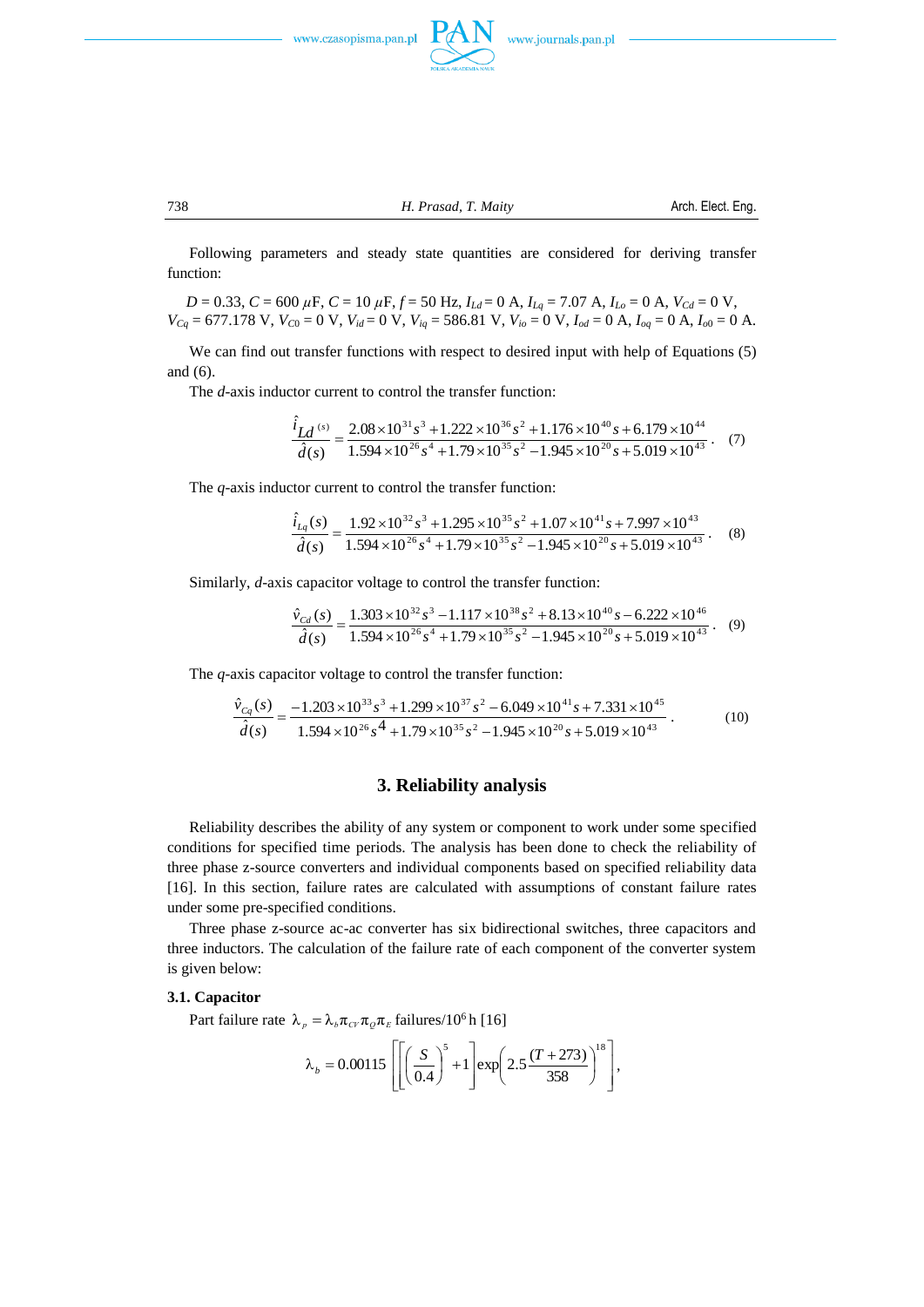

where:

$$
S = \frac{\text{Operatingv } \text{oltage}}{\text{Rate} \text{dv} \text{of} \text{age}} = \frac{V_{DC} + \sqrt{2}V_{AC \text{rms}}}{V_{DC \text{rad}}}.
$$

Then  $\lambda_b = 0.00037$  at  $S = 0.1$  and  $T = 70^{\circ}\text{C}$ ,  $\pi_{CV} = 1.4 C^{0.12} = 1.8455$  for  $C = 10 \mu\text{F}$ ,  $\pi$ <sub>*Q*</sub> = quality factor = 10 for commercial and unknown screening level,  $\pi$ <sub>*E*</sub> = environmental  $factor = 10$  for fixed ground.

For a commercial, ground fixed, paper di-electric capacitor of capacitance  $C = 10 \mu$ F with  $S = 0.1$  at  $T = 70$ <sup>o</sup>C.

The failure rate becomes as:

$$
\lambda_p = 0.00037 \times 1.844 \times 10 \times 10 = 0.683
$$
 failures/10<sup>6</sup> h.

#### **3.2. Inductor**

Part failure rate  $\lambda_p = \lambda_b \pi_c \pi_p \pi_E$  failures/10<sup>6</sup> h [16], where

$$
\lambda_b = 0.000335 \left[ exp \left( \frac{(T_{HS} + 273)}{329} \right)^{15.6} \right].
$$

*T<sub>HS</sub>* is the hot spot temperature (°C),  $T_{HS} = T_A + 1.1(\Delta T)$  (°C),  $\Delta T$  is the average temperature rise above ambient.

So,  $\lambda_b = 0.0023$  at 75°C for a fixed inductor,  $\pi_c = 1$  for a fixed inductor,  $\pi_\rho =$  quality factor = 3.0, 1.0, for lower quality,  $\pi_E$  = environmental factor = 6.0 for grounded and fixed devices.

For a fixed inductor the failure rate:

$$
\lambda_p = 0.0023 \times 1.0 \times 3.0 \times 6.0 = 0.0.414
$$
 failures/10<sup>6</sup> h.

#### **3.3. High frequency switches**

Part failure rate  $\lambda_p = \lambda_b \pi_r \pi_q \pi_E$  failures/10<sup>6</sup>h [16] where  $\lambda_b$  = base failure rate = 0.0083 for IGBT.

$$
\pi_T = \exp\left[-2489\left(\frac{1}{T_j + 273} - \frac{1}{298}\right)\right].
$$

Temperature factor  $\pi$ <sub>*T*</sub> = 3.0 for *T<sub>j</sub>* = 75°C,  $\pi$ <sub>*Q*</sub> = quality factor = 5.5 for lower or commercial quality,  $\pi_E$  = environmental factor = 2.0 for grounded and fixed devices,  $\lambda_p = 0.0083 \times 3.0 \times 5.5 \times 2.0 = 0.2739$  failures/10<sup>6</sup> h.

Therefore, failure rate of the total system (considering the total number of components used) is:

$$
\lambda_{\text{SYSTEM}} = 6 \times \lambda_{\text{SWITCH}} + 3 \times \lambda_{\text{CAPACTTOR}} + 3 \times \lambda_{\text{INDUCTOR}} = 3.1866 \text{ failures}/10^6 \text{ h}.
$$

Mean time to failure is then calculated as: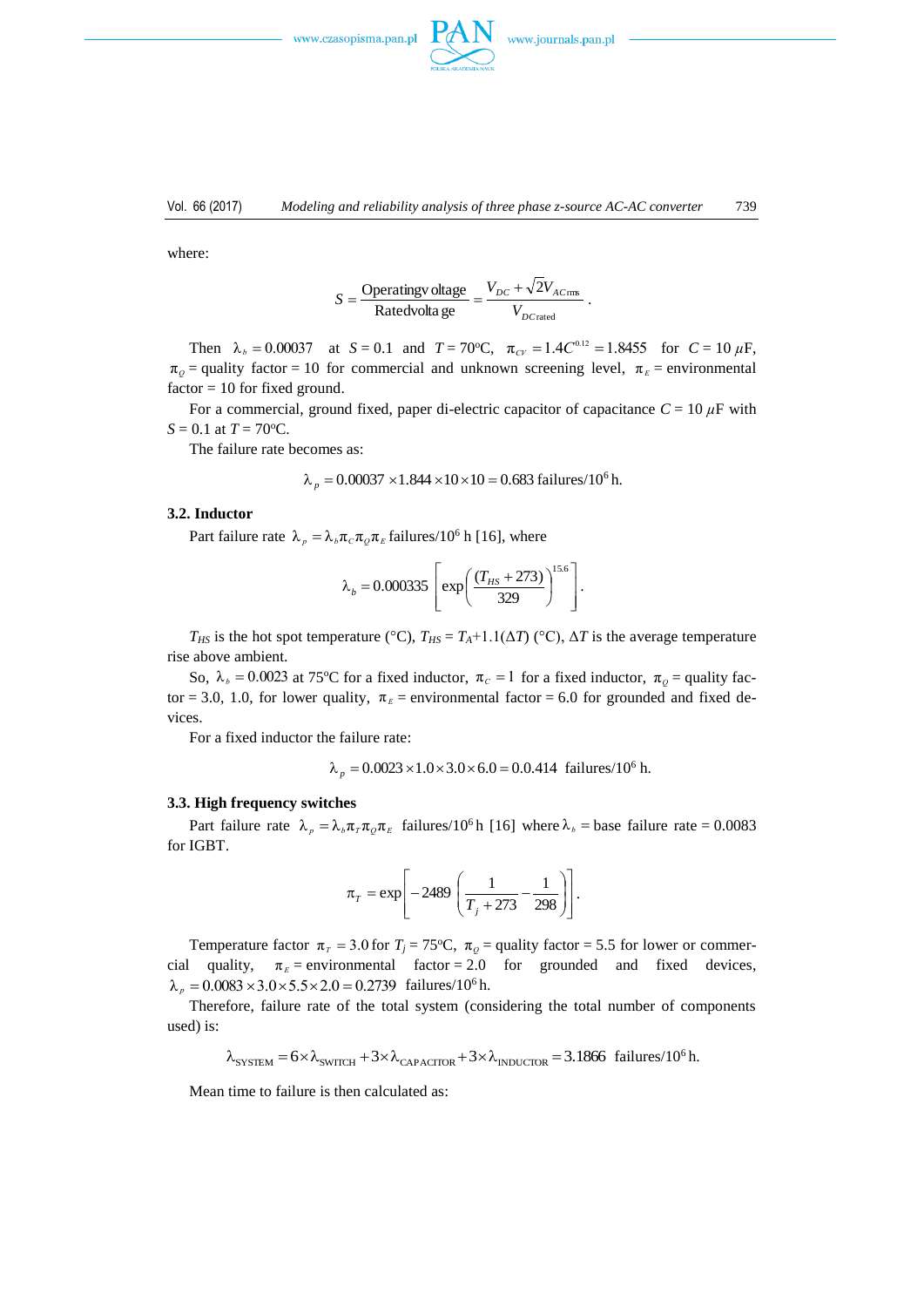

740 *H. Prasad, T. Maity* Arch. Elect. Eng.

$$
MTTF = \frac{1}{\lambda_{\text{SYSTEM}}} \text{hours} = 3816600 \text{ hours} .
$$

#### **4. Results and discussion**

Verification of modeling is carried out using hardware-in-the-loop (HIL) and offline simulation of a closed loop converter system using a real-time simulator and MATLAB/Simulink respectively. The z-source network parameters are selected as  $L_1 = L_2 = L_3 = 0.6$  mH, and  $C_1 = C_2 = C_3 = 10 \,\mu\text{F}$ . Switching frequency is chosen as 10 kHz and the proposed model computed in a real-time simulator with a fixed-time step of 10 *µ*s. The PID tuning parameters are selected with the help of the SISO tool in MATLAB such as  $K_P = 1.8$ ,  $K_I = 5$  and  $K_d = 0.05$ . OPAL-RT simulator compromises the distinctive characteristic of combining conventional phasor-type solver with ephasor sim with calculated real-time step solver. Real-time simulation results provide a bridging gap between the incorporating software and hardware. A bi-directional switch is realized connecting two IGBTs in anti-parallel. A PID controller is employed for the generation of variable PWM signals for the switches of a converter. A controller is designed on the basis of small signal analysis. The controller operates in feed-forward mode through sensing the voltage across the impedance network capacitor and modulated the PWM duty of the converter. During step load changes, the closed loop system with a PID controller is employed to and compensated the PWM duty of the converter. The output voltage has small variation for a wide range of step load changes and no effect on the circuit performance. The controller provides constant and smooth output voltage during load variations.

The simulation result is shown in Table 1 at different input voltage. The input line voltage is varied from 370 V to 610 V and output voltage is observed almost constant around 400 V. The output voltage has small variation for a wide range of input voltage. A closed loop control system provides steady state output voltage during voltage sag and surge. Input line voltage is suddenly varied from 370 V to 260 V from 0.7 s to 0.8 s during voltage sag and the output voltage waveform is captured. The input and output voltage and corresponding input current waveforms are shown in Fig. 4. During surge, input voltage is varied suddenly from 370 V to 480 V from 0.7 s to 0.8 s and waveforms are recorded as shown in Fig. 5.

| Input Voltage (rms), V <sub>in</sub> | <b>Output Phase Voltage (rms), Vout</b> | Gain, G |
|--------------------------------------|-----------------------------------------|---------|
| 370 V                                | 391.2 V                                 | 1.05    |
| 390 V                                | 393.5 V                                 | 1.00    |
| 420 V                                | 396.4 V                                 | 0.943   |
| 490 V                                | 398 V                                   | 0.812   |
| 520 V                                | 405 V                                   | 0.778   |
| 580 V                                | 410.5 V                                 | 0.707   |
| 610 V                                | 414 V                                   | 0.678   |

Table 1. Three phase z-source AC-AC converter at different input voltage condition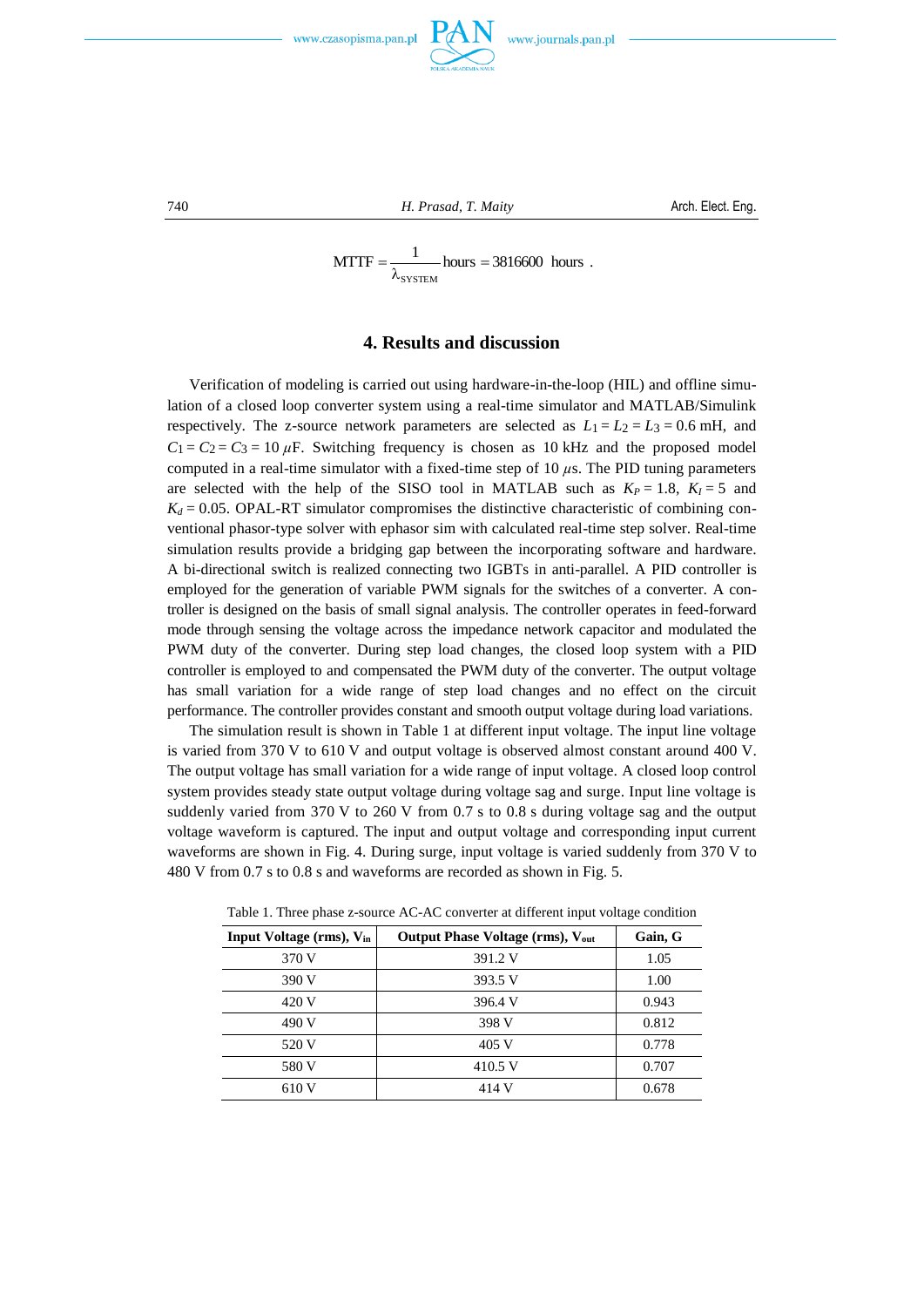

#### Vol. 66 (2017) *Modeling and reliability analysis of three phase z-source AC-AC converter* 741



Fig. 4. During voltage sags condition the following waveform: (a) input voltage; (b) output voltage



Fig. 5. During voltage surge condition following waveforms (a) input voltage (b) output voltage

Real-time HIL simulation waveforms are captured in DSO at fixed-time step 10  $\mu$ s during supply voltage variation. Fig. 6 and Fig. 7 have shown the nature of output voltage during voltage sag and surge respectively. For a wide variation of input voltage, the output voltage is approximately constant around 400 V rms during both voltage sag and surge conditions. During the sudden change in input voltage, the output voltage and settling time of the system is effectively less due to an appropriate PID controller coefficient selection. The controller provides constant and smooth output voltage during supply voltage variations.

## **5. Conclusions**

This paper presents modeling and reliability analysis of a three phase z-source ac-ac converter. Modeling of the three phase z-source converter is done using the small signal analysis in a state space averaging technique.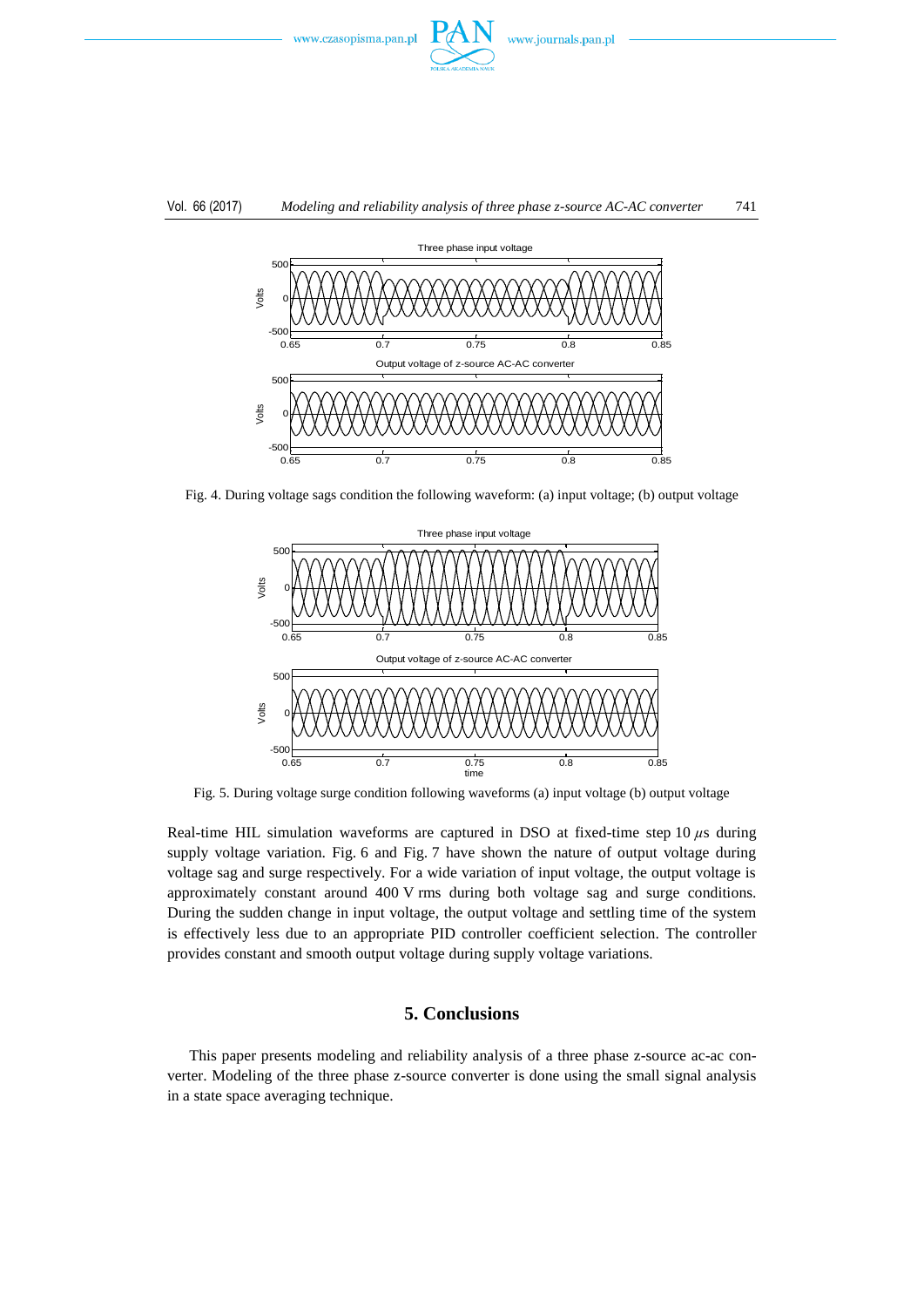





Fig. 6. HIL simulation waveforms (in reduced scale) during voltage sags condition: channel 1-input voltage; channel 2-output voltage of z-source ac-ac converter



Fig. 7. HIL simulation waveforms (in reduced scale) during voltage surge condition: channel 1-input voltage; channel 2-output voltage of z-source ac-ac converter

Three phase z-source ac-ac converter based system acts as a novel solid state transformer with controllable transformation ratio. A control transfer function is derived with the help of small signal analysis. The closed loop control system with a PID controller provided steady state output voltage during voltage sag and surge. The output voltage of the converter is almost unaffected and remains constant during supply voltage variation. The real-time HIL and offline simulation results verify the theoretical concept and performance of the z-source converter system. Z-source ac-ac converter has constant output voltage during voltage fluctuations. The real-time HIL testing reduces development and design cost before implementation in real field. The reliability analysis of the z-source converter system and individual components are calculated. The failure rate and mean time to failures are calculated for a three phase converter system and individual component. The reliability-based design increases efficiency, accuracy and robustness of the system for wide applications.

#### **References**

- [1] Razzaghi R., Mitjans M., Rachidi F. et al., *An automated FPGA real-time simulator for power electronics and power systems electromagnetic transient applications*, Electric Power System Research, vol. 141, pp. 147-156 (2016).
- [2] Higashikawa K., Urasaki S., Inoue M. et al., *Hardware-in-the-loop simulation of superconducting devices for DC electric railway systems based on a real-time digital simulator*, IEEE Trans. on Applied Superconductivity, vol. 26, no. 4 (2016).